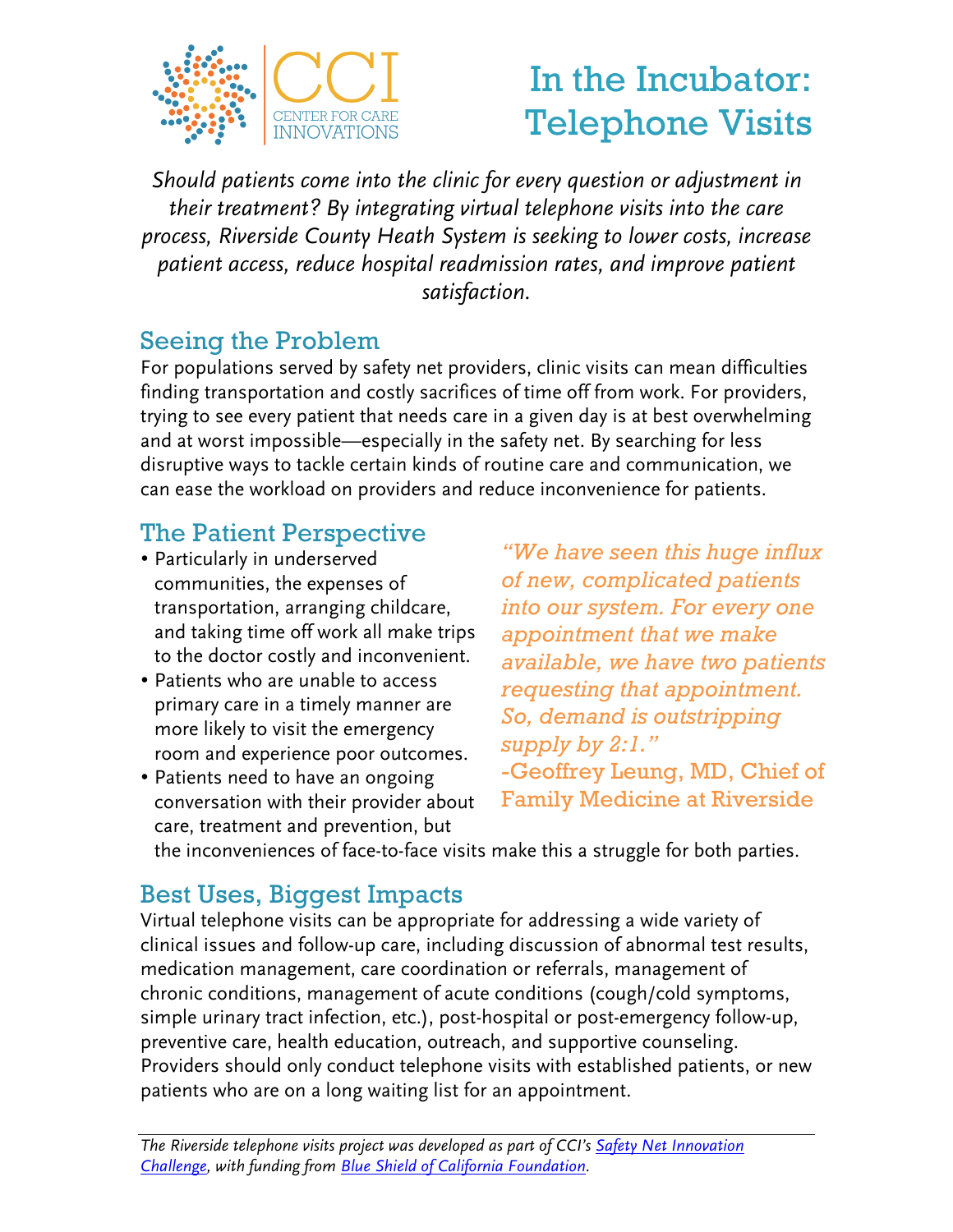#### How It Works

- Clinicians often make telephone calls to their patients at the beginning or end of the clinic day or squeezed in between scheduled in-person clinic visits. This innovation proposes to incorporate virtual telephone visits into the *regular clinic schedule*, thereby creating a greater incentive to utilize telephone visits when appropriate.
- Telephone visits should be scheduled in appointment slots that are designated specifically for virtual telephone visits. When scheduling a telephone visit, staff should request and verify the best phone number to reach the patient, as well as a secondary telephone number.
- Staff should provide each patient with an estimated window of time to expect a call from their provider. If the provider is running late, staff should call to inform the patient of the anticipated delay.
- Virtual telephone visits require the same level of pre-visit preparation as inperson clinic visits: charts should be prepared and reviewed; patients should receive reminder calls the day before.
- Upon calling the patient, the provider should first verify the identity of the patient and clearly state that they are calling for a telephone visit
- At the end of the call, review the main points of discussion, explain the next steps of the patient's care plan and ask if the patient has any questions.
- Document the telephone visit in the patient's medical chart during or immediately after the call, plus the date and time of service, name of provider, assessment, and next steps. Then complete an encounter



form and mark the appropriate CPT code based on the length of the call.

• Prescriptions, laboratory or diagnostic test orders, referrals, and follow-up appointments should be completed (and tasked to relevant clinic staff) immediately following the virtual telephone visit.